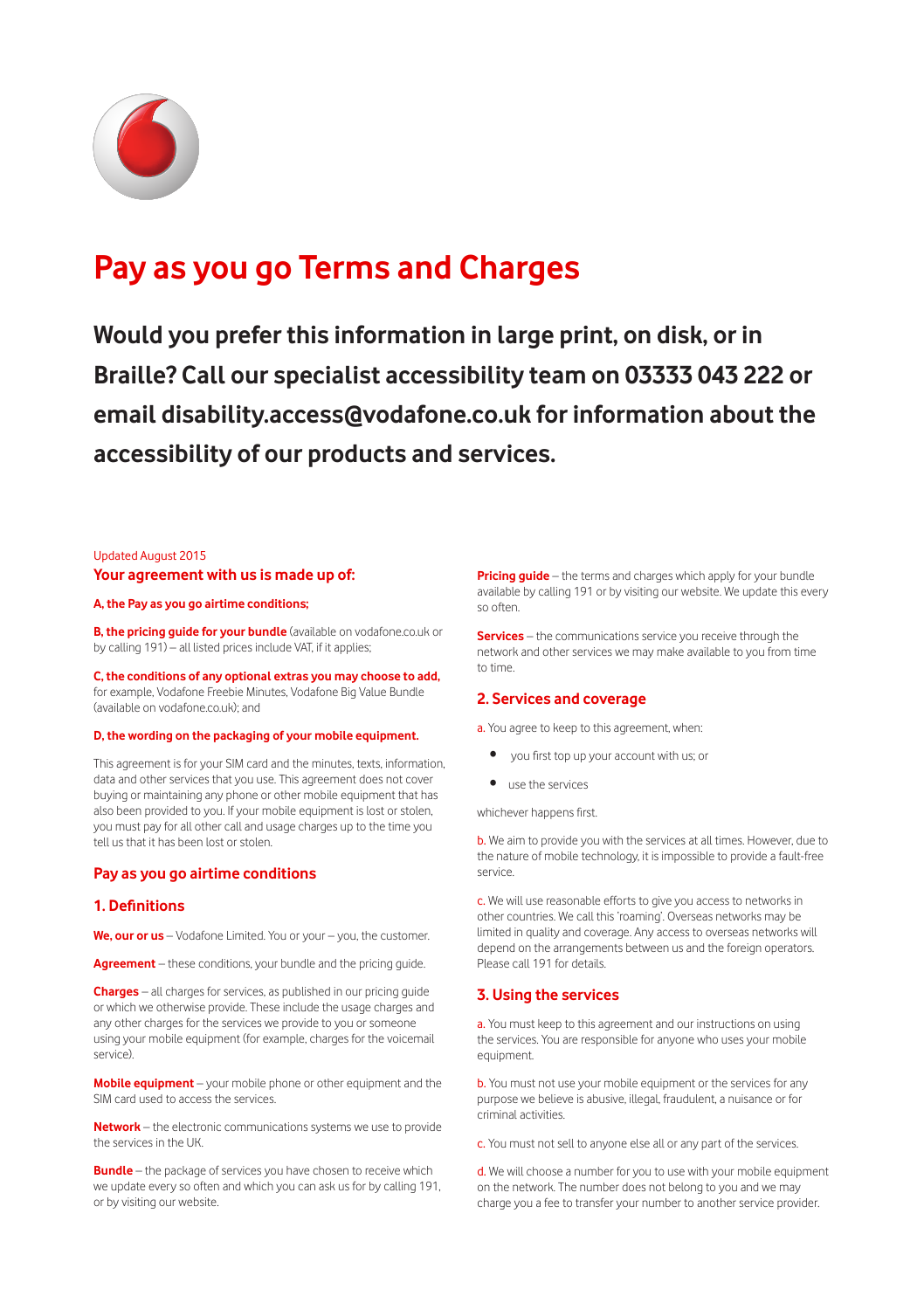We may need to change your phone number or other number. If you have registered with us, we will let you know if this is the case.

e. The SIM card and software in it does not belong to you and we are licensing it to you to use with the services only. We may change your SIM card or tell you to return it at the end of this agreement. If you need a replacement SIM card, we will charge you the price set out in our most current pricing guide.

f. You may use the services to access the internet but we accept no responsibility for any content or services you may access.

g. You must only use mobile equipment which is legally approved for connection to the network.

h. We may decide to refuse to provide any part of the services to you. For example, we may bar you from using overseas networks and from making international calls or premium rate calls. If you feel that we should not bar you in this way, please call 191.

i. Please note that your Mobile equipment may be locked to the Vodafone Network.

### **4. Payment**

a. We work out your calling credit by the minute, using the rates set out in the relevant pricing guide. We will add calling credit to your account when we accept the TopUp in line with the rules relating to the service or the bundle. The longest call you can make is 23 hours and 59 minutes.

b. You pay for the services by topping up your account with us. You do this by buying TopUps. We will not repay any TopUps you make or pay you any interest on any credit you have with us. Each time you use the services (or someone else uses them using your mobile equipment), it reduces the TopUps you have bought. Except in the case of an obvious mistake, our records show how much you have topped up your account and how much you have used the services.

c. We will charge VAT if it applies. If you owe us any money and you do not pay this when it should have been paid, we may take this from any credit balance on your top-up account or from any debit or credit card details you have given us. We may also charge you interest on the unpaid amount. We charge interest daily at the rate of 2% above the base rate of Barclays Bank each year.

### **5. Losing the mobile equipment**

If your mobile equipment is stolen, damaged, destroyed or lost, we do not have to give you any refund for any services that you have paid for in advance or for the cost of the mobile equipment. You must contact us immediately so that we can prevent further calls being made using your mobile equipment.

### **6. Suspension, disconnection and ending the agreement**

a. We can suspend (in other words bar), restrict or stop providing the services (all or part of them) in the following circumstances:

- 1. If we believe your mobile equipment or the services are being used in a way we do not allow under this agreement.
- 2. If we believe that the right to use any number or password used in relation to the services or your mobile equipment is or has been gained in an unauthorised, illegal, improper or fraudulent way.
- 3. You choose not to use the service for 180 consecutive days. Using the service means making any chargeable outbound activity such as making an outbound call (excluding calls to 191), sending an SMS using data or topping up your account.

4. If you do not keep to this agreement.

5. If we believe that when you have topped up (or have tried to top up) your service, you have paid or are trying to pay using a stolen or otherwise barred or false debit or credit card or if the debit or credit card transaction is at some time charged back to us.

In these circumstances, we may also:

- bar the mobile equipment for outgoing service; or
- bar the mobile equipment number so that it is no longer available for use for TopUps with the TopUp line or other electronic facility.

We may remove the bar when we have been paid the amount you owe us.

- 6. If you tell us that your mobile equipment has been lost or stolen.
- 7. If you do anything (or allow anything to be done) which we think may damage or affect the operation or security of the network or the services.
- 8. If you become bankrupt or make any arrangement with your creditors or you go into liquidation or if an administration order is made or a receiver is appointed over any of your assets.
- 9. If we are permanently unable to provide the services to you.
- 10. If the emergency services tell us to, or a law or regulation is passed which means we need to do so.

b. If we suspend the mobile equipment because you have chosen not to use the services (as defined in 6a3 above) for 180 consecutive days we will send you an SMS notifying you that you should top up your account or make a chargeable outbound call (but not calls to 191), send a chargeable SMS or use your data within the next 90 days. **If you then fail to make any chargeable outbound calls (but not calls to 191), send a chargeable SMS, use your data or top up your account within 90 days from the date of the SMS because you have not kept to this agreement or not used the services for 270 consecutive days, we will disconnect your mobile equipment, and you will lose any credit held on your account**

c. We will try and tell you when we suspend, restrict or end your use, but we do not have to.

### **7. Variations**

a. We may change our charges or introduce new charges. If we increase our charges, we will give you at least 14 days notice in a way which we consider is reasonable, for example by sending messages using the services. If we believe any change in our charges will not disadvantage you, we may include it without telling you.

b. We may make changes to or withdraw services at any time and we can make changes to or introduce new terms to this agreement at any time. If possible we will give reasonable notice of these changes. The changes will apply when we publish details of them in a way which we consider is reasonable, for example by sending messages using the services.

c. By continuing to use the services, you agree to these changes. If you are not happy with any of these changes, you do not have to continue to top up your account or use the services.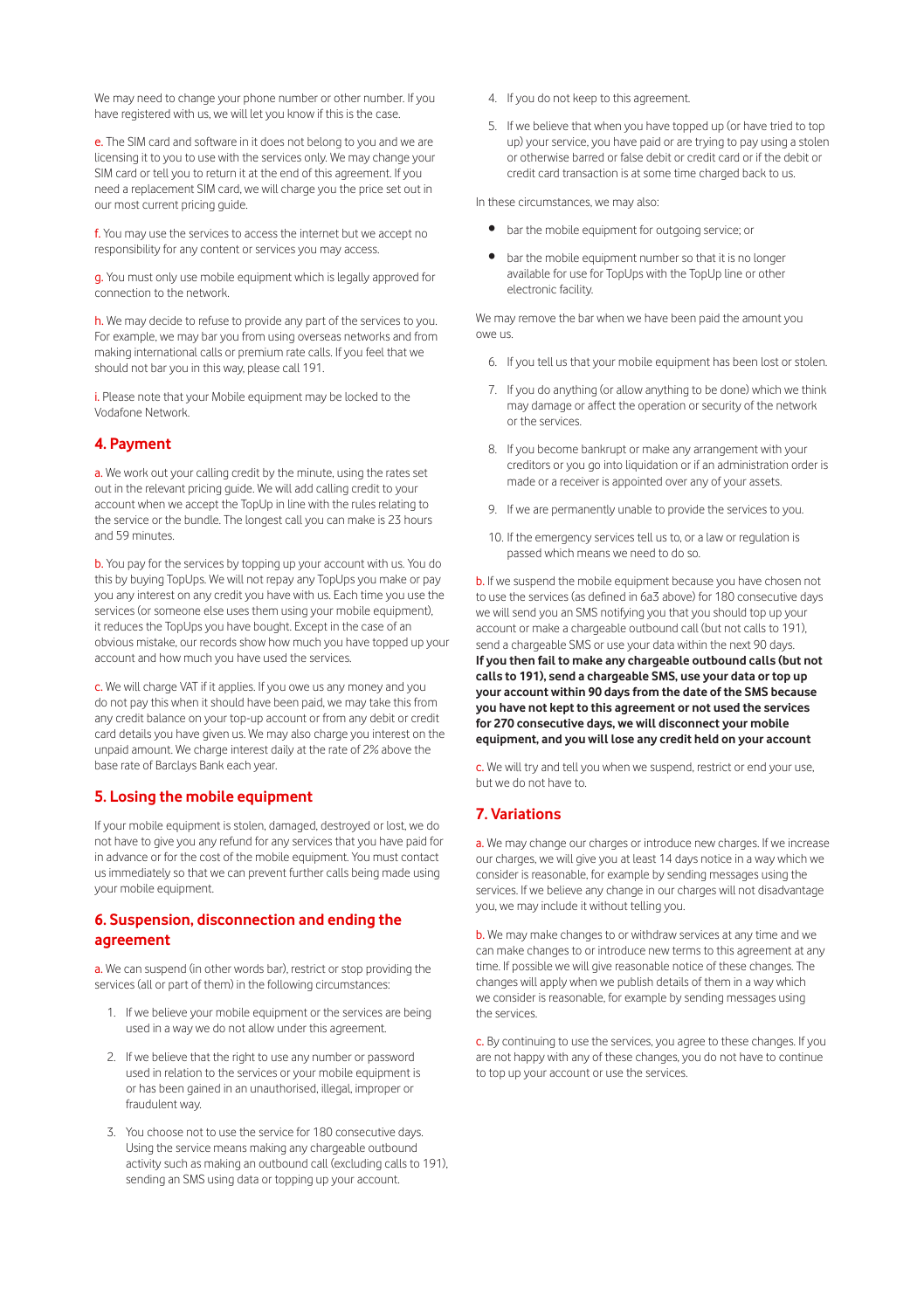### **8. Legal responsibility and exclusions**

a. We will be legally responsible to you if our negligence causes death or personal injury. We will not be legally responsible to you for:

- loss of income or profit;
- loss of use of the services;
- lost business or missed opportunities; or
- any loss or damage that is not directly caused by us or which we did not reasonably expect at the time you entered into this agreement.

We will not be legally responsible to you if we cannot provide the services because of something outside our reasonable control.

b. Unless our negligence causes death or personal injury, our liability to you will not be more than £3,000 for each claim or a series of related claims.

c. If you are a consumer, the terms of this agreement will not affect any rights which you may have under any law and which we cannot exclude by agreeing it with you.

### **9. Personal information**

a. We and our group companies may use your information to:

- manage your account, carry out customer care activities and train our staff, including monitoring calls, emails or text messages that you send us;
- monitor the quality and security of the network and test and maintain our IT systems;
- analyse your use of the services for marketing purposes, including, but not limited to, the calls and messages you send and receive and your location at the time these communications take place, as well as your browsing history and use of our websites;
- send to the emergency services (if you make an emergency call), including your approximate location;
- contact you with marketing messages if you have not objected. These messages may include marketing from other organisations, but we will not pass responsibility of your information to these other organisations. If you do not want to receive marketing messages from us, please contact us through our website or by calling 191.

b. We do not include your details in any directory or directory-enquiry service. If you want to have your information included in these services, you should contact us.

c. For more details on how we use your information please read the privacy policy on our website.

### **10. General**

a. We may transfer this agreement to anyone else at any time. If you want to transfer your agreement with us, you can if we agree. We will not unreasonably refuse the request. If we agree, we will treat you as having accepted this agreement and being responsible for the mobile equipment, including any debt connected with it.

b. If you or we fail to enforce rights under this agreement, it will not prevent you or us from taking further action.

c. When you use your mobile equipment, your number may be shown to the equipment you are contacting. Your number will always be shown if contacting 999 or 112.

d. If you have a complaint, please contact us. We will do our best to sort out your issues. If we cannot sort out the issue, you may ask that the matter is referred to an independent ombudsman under our Customer Complaints Code which is available on our website or by contacting us. You or we may bring legal proceedings in a court in the UK to sort out a dispute under this agreement.

- e. This agreement is under English law, unless:
	- you live in Scotland, in which case, it will be governed by Scots law; or
	- you live in Northern Ireland, in which case it will be governed by the law of Northern Ireland.

#### **Contact us by**

**From a Vodafone mobile:** 191

**Other UK number:** 03333 048 069

**From abroad:** +44 7836 191 919

Registered in England number 1471587 at Vodafone House, The Connection, Newbury, Berkshire RG14 2FN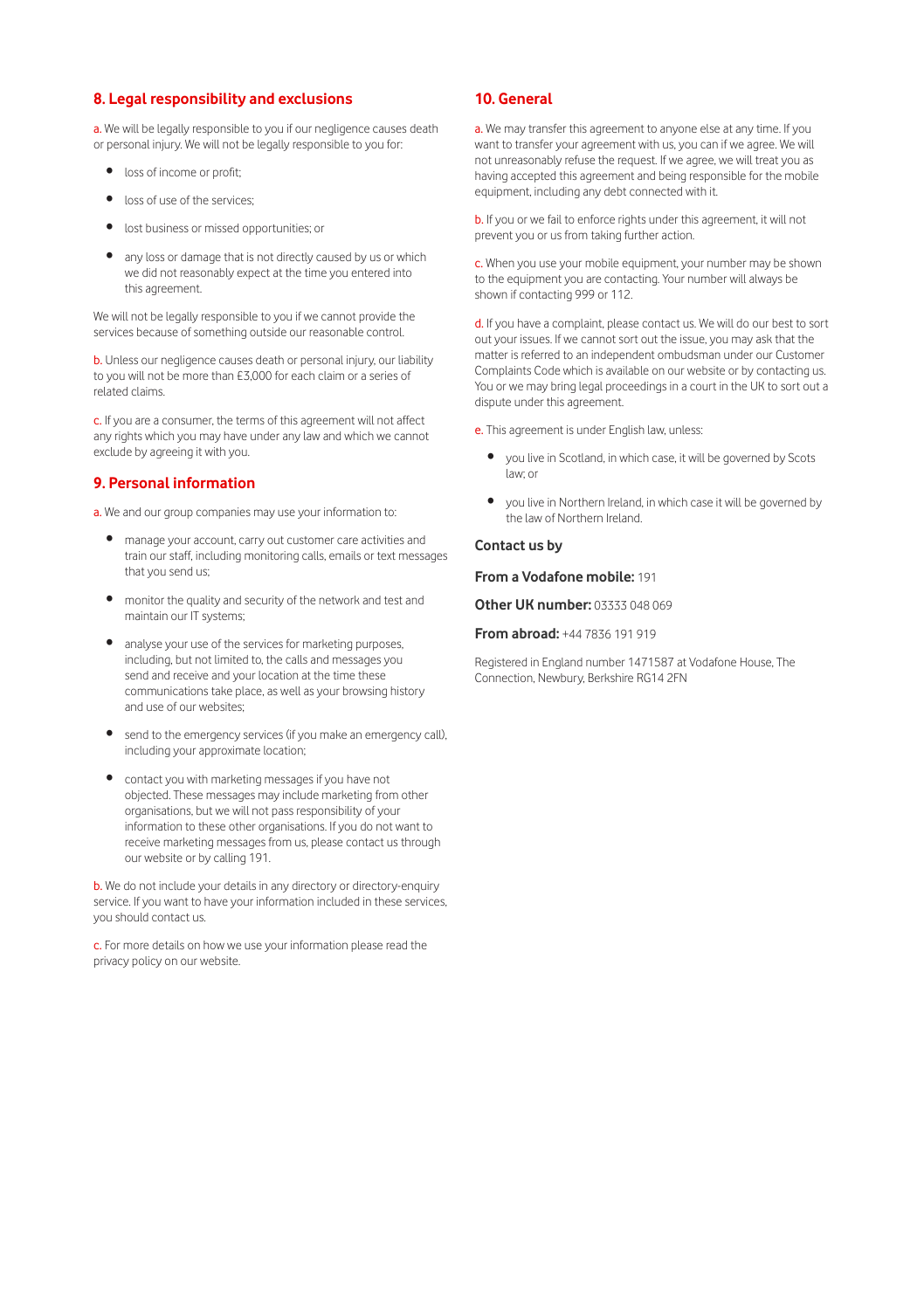## **Pay as you go Simply pricing terms**

## **Finding out about pricing**

You can find more about our call, text, video and mobile phone data charges at vodafone.co.uk/paygcosts or by calling Customer Services on 191 (cost 25p) from your mobile or 03333 048 069 from any other phone (you'll be charged at your telephone provider's published rate). Alternatively you can pop-in to one of our stores and speak to an adviser.

## **Our charges for calls, data and messaging when you're in the UK**

## **For calls from your Vodafone mobile from 1 August 2015**

| A minimum one-minute call charge applies and calls<br>are charged per minute thereafter                                                                      | Cost a minute                         |
|--------------------------------------------------------------------------------------------------------------------------------------------------------------|---------------------------------------|
| National, local (01, 02, 03) and other Vodafone mobile numbers                                                                                               | 30p                                   |
| Vodafone Big Value Bundle out-of-bundle calls and voicemail                                                                                                  | 35 <sub>p</sub>                       |
| Other mobile networks                                                                                                                                        | 30p                                   |
| Calls to voicemail                                                                                                                                           | 30p                                   |
| Charity numbers starting 0800 or 0808                                                                                                                        | Free, see vodafone.co.uk/payqcosts    |
| Freephone (0800, 0808)                                                                                                                                       | Free                                  |
| Freephone (0500)                                                                                                                                             | 45p                                   |
| Non-Geographic (08, 09, 118)                                                                                                                                 | 45p Access Charge plus Service Charge |
| To Vodafone preferred DQ number (118 881)<br>Calls cost 80p per minute (one-minute minimum call charge applies),<br>plus your phone company's Access Charge. | 45p Access Charge plus Service Charge |
| Personal numbers/calling cards (starting 07, but not UK mobile networks)<br>(fixed fee in some cases)                                                        | 45 <sub>D</sub>                       |
| Call forwarding services (eg. 07744, 07755)                                                                                                                  | 45p                                   |
| Video calling to Vodafone mobiles                                                                                                                            | 45p                                   |
| Video calling to other UK mobiles                                                                                                                            | 45p                                   |
| Radio-paging services (start 076)                                                                                                                            | 45p                                   |

Calls to non-geographic numbers beginning 08, 09 and 118 are split into two parts. The Vodafone access charge is the cost to connect the call. The cost of this is 45p a minute charged by the second with a one-minute minimum call charge. The rest of the amount is the service charge which is set by the service or organisation you are calling. To find out more, visit www.vodafone.co.uk/ukcalling.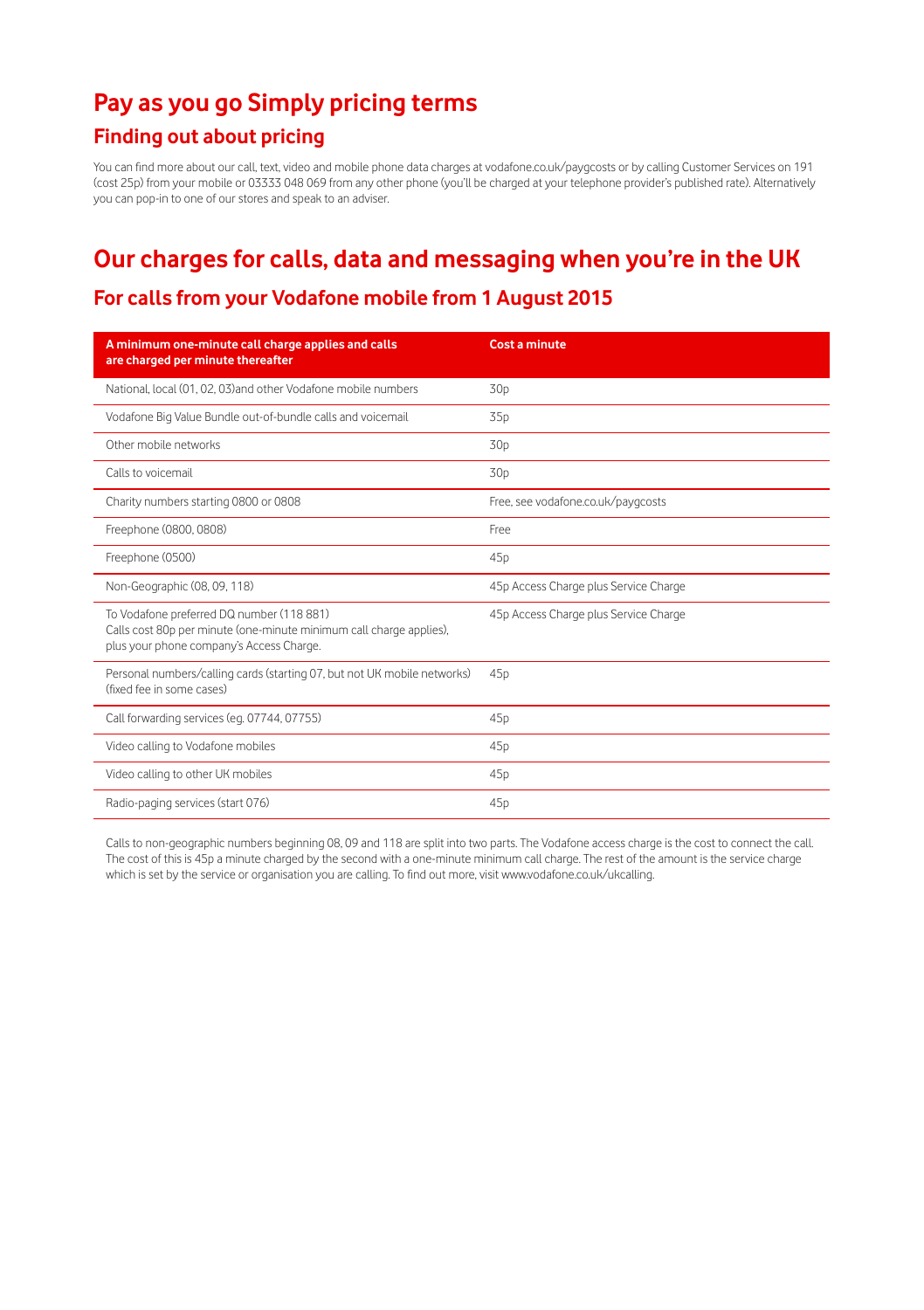| UK messaging (message)                     |                 |
|--------------------------------------------|-----------------|
| Standard text message (per 160 characters) | 14p             |
| Picture messaging (UK up to 300KB)         | 45 <sub>D</sub> |
| Video messaging                            | 45 <sub>D</sub> |

| UK data usage (a day) |                                        |
|-----------------------|----------------------------------------|
| Data usage            | E2 per 50MB then 10p per MB thereafter |

| Extra data (per 30 days) |              |
|--------------------------|--------------|
| Data usage               | £5 per 500MB |

All bundles include Voice Over Internet Protocol (VOIP)

If you lose signal during a call you will remain connected to our network for a short period and will be charged accordingly. To avoid any unnecessary charges, please end each call in line with the user instructions of your handset.

**Please note you may incur additional charges due to manufacturer specific features on your handset. Please see your handset user guide for more information.**

## **Calling abroad from the UK**

## **International calls and texts from the UK**

| <b>International calls</b>                                             | Standard rate / a minute |  |  |  |
|------------------------------------------------------------------------|--------------------------|--|--|--|
| Europe Zone (including EAA Countries)                                  | £1                       |  |  |  |
| Channel Islands and Isle of Man                                        | 45 <sub>D</sub>          |  |  |  |
| Rest of World                                                          | £1.50                    |  |  |  |
| For a current list of countries go to vodafone.co.uk/payginternational | $\overline{\phantom{a}}$ |  |  |  |
| Text messages (a message)                                              |                          |  |  |  |
| Worldwide (per 160 characters)                                         | 24 <sub>D</sub>          |  |  |  |